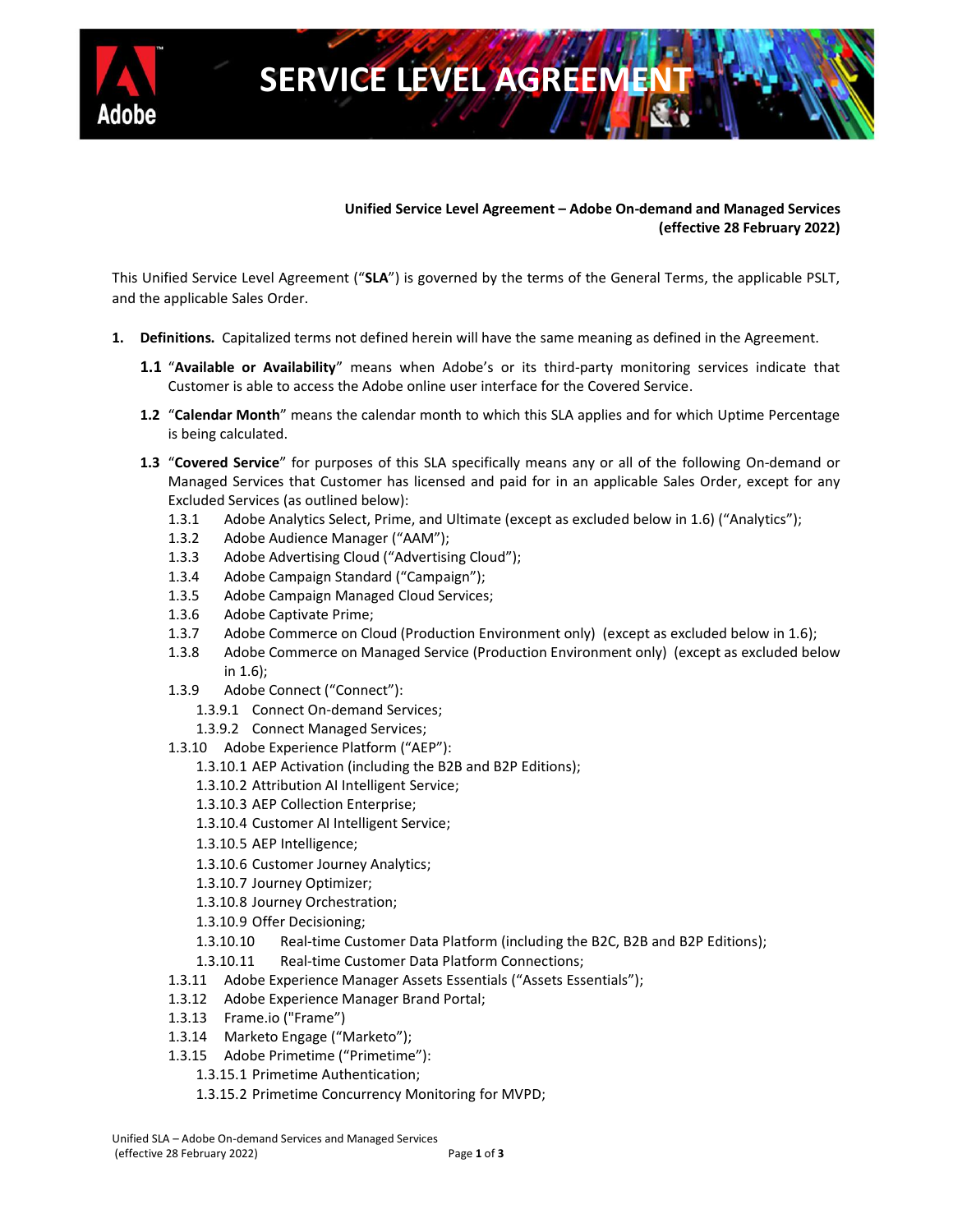

## **SERVICE LEVEL AGREEN**

- 1.3.15.3 Primetime Concurrency Monitoring for Programmer Provider;
- 1.3.15.4 Primetime Ad Currency Optimization;
- 1.3.15.5 Primetime Ad Insertion;
- 1.3.15.6 Adobe Primetime TVSDK;
- 1.3.16 Adobe Sign ("Sign");
- 1.3.17 Adobe Target (except as excluded in 1.6) ("Target"); and,
- 1.3.18 Workfront
- **1.4** "**Downtime**" means the minutes during the Calendar Month when the Covered Service is not Available to the Customer, except any Excluded Minutes as outlined below.
- **1.5** "**Excluded Minutes**" means the minutes that the Covered Service is not Available caused by one or more of the following:
	- **A)** acts or omissions of Customer, its agents, employees, or contractors, or acts or modifications as directed or authorized by Customer, or breach of the terms of the Agreement that apply to the Covered Service;
	- **B)** Customer's failure to adhere to Adobe's documented recommendations, including hardware or software configuration necessary to meet minimum system requirements for the Covered Service;
	- **C)** Spikes in demand for system resources for which Customer and Adobe did previously not agree in writing to a process to allow Adobe to make accommodation for such increase in demand unless otherwise agreed to in a Sales Order; or
	- **D)** software, hardware, or third-party services not provided or controlled by Adobe, or events beyond Adobe's reasonable control, including but not limited to force majeure events, any law, regulation or order issued by the government, or any agency or department, which, in the reasonable opinion of Adobe, effectively prohibits or restricts Adobe from offering the Covered Service, or imposes significant additional costs on Adobe to provide the Covered Service, in the territory.
- **1.6** "**Excluded Services**" means the On-demand or Managed Services that are excluded from the definition of Covered Services for the purpose of the definition of Availability under this SLA as follows: AEM as a Cloud Service, AEM Managed Service, Commerce Business Intelligence, Commerce Order Management, Advanced Reporting, Commerce Integration Framework, payment services for Adobe Commerce and Magento Open Source, Analytics Foundation Packs, Adobe Analytics for Streaming Media, Campaign Cloud Messaging and Campaign Transactional Messaging, Campaign Classic Managed Services, Creative Cloud, Dynamic Media Classic, Dynamic Media, Adobe Developer App Builder, Adobe I/O Runtime, PDF Services API, Personalized Media, and Personalization Foundation Pack by Target.
- **1.7** "**Maximum Uptime**" means the total minutes in the Calendar Month (e.g. 44,640 minutes in the month of July) minus Maintenance Minutes during the same Calendar Month.
- **1.8** "**Maintenance Minutes**" means the number of minutes elapsed during maintenance performed by Adobe that results in the Covered Service not being Available where Adobe has provided Customer with at least three business days advance notice.
- **1.9** "**Minimum Uptime Percentage**" means 99.9%.
- **1.10** "**Spike**" means a >50% increase in the number of daily activities processed by the Covered Service above the normalized daily activity patterns (i.e., the greater of the average daily activity pattern for the prior 30 day period, excluding any Spikes, or the contracted activity volume).
- **1.11 "Uptime Percentage**" means the Maximum Uptime minus Downtime and divided by Maximum Uptime.